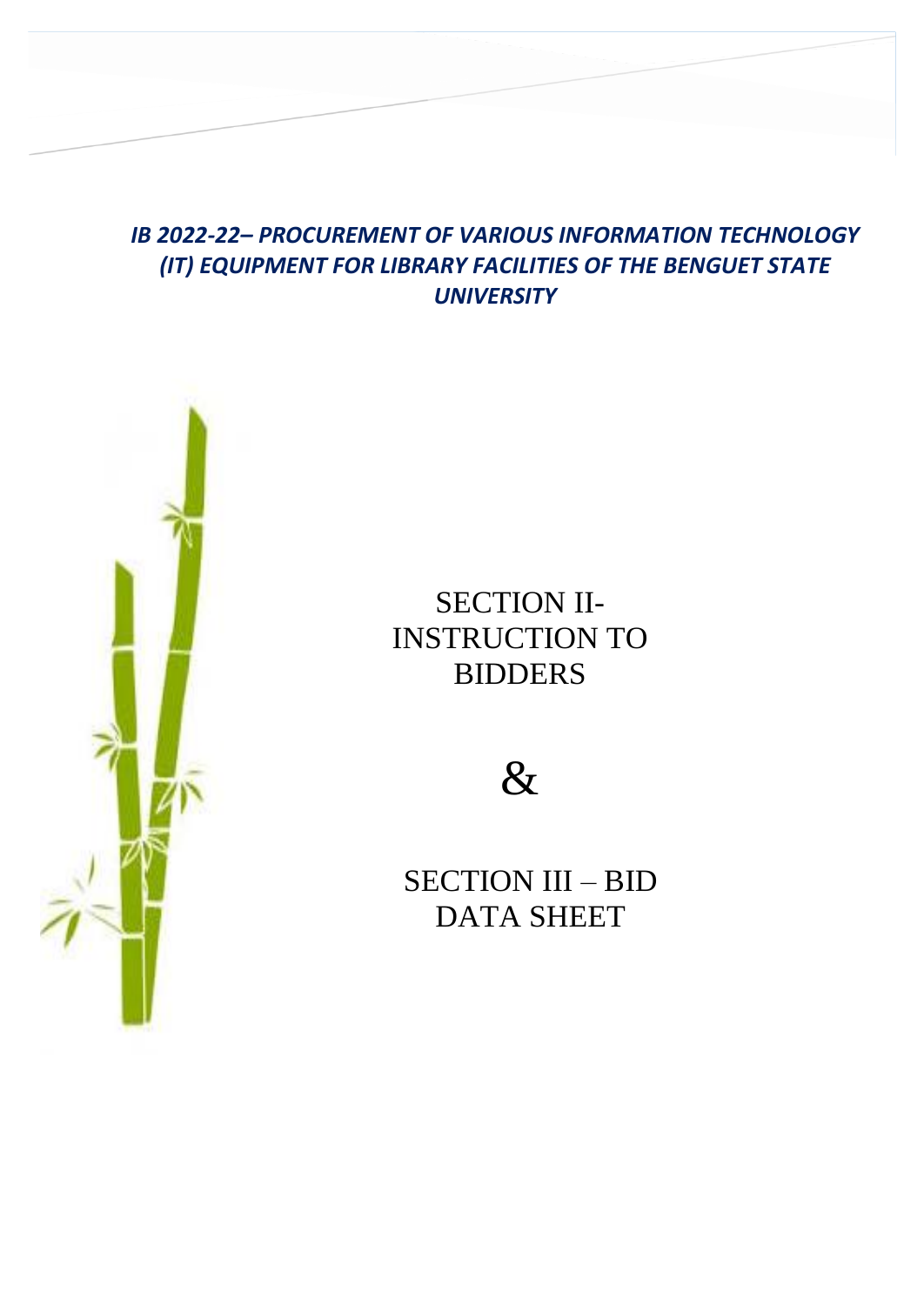### **1. Scope of Bid**

The Procuring Entity, *BENGUET STATE UNIVERSITY* (BSU) wishes to receive Bids for the PROCUREMENT OF VARIOUS INFORMATION TECHNOLOGY (IT) EQUIPMENT FOR LIBRARY FACILITIES OF THE BENGUET STATE UNIVERSITY, with identification number *2022-22.*

- *[Note: The Project Identification Number is assigned by the Procuring Entity based on its own coding scheme and is not the same as the PhilGEPS reference number, which is generated after the posting of the bid opportunity on the PhilGEPS website.]*
- The Procurement Project (referred to herein as "Project") is composed 2 items, the details of which are described in Section VII (Technical Specifications).

#### **2. Funding Information**

**2.1.** The GOP through the source of funding as indicated below for 2022-CHED in the amount of **Six Million Five Hundred Ten Thousand Pesos Only**

## 2.2. The source of funding is:

2022- CHED

### **3. Bidding Requirements**

The Bidding for the Project shall be governed by all the provisions of RA No. 9184 and its 2016 revised IRR, including its Generic Procurement Manuals and associated policies, rules and regulations as the primary source thereof, while the herein clauses shall serve as the secondary source thereof.

Any amendments made to the IRR and other GPPB issuances shall be applicable only to the ongoing posting, advertisement, or **IB** by the BAC through the issuance of a supplemental or bid bulletin.

A. The Bidder, by the act of submitting its Bid, shall be deemed to have verified and accepted the general requirements of this Project, including other factors that may affect the cost, duration and execution or implementation of the contract, project, or work and examine all instructions, forms, terms, and project requirements in the Bidding Documents.

#### **4. Corrupt, Fraudulent, Collusive, and Coercive Practices**

The Procuring Entity, as well as the Bidders and Suppliers, shall observe the highest standard of ethics during the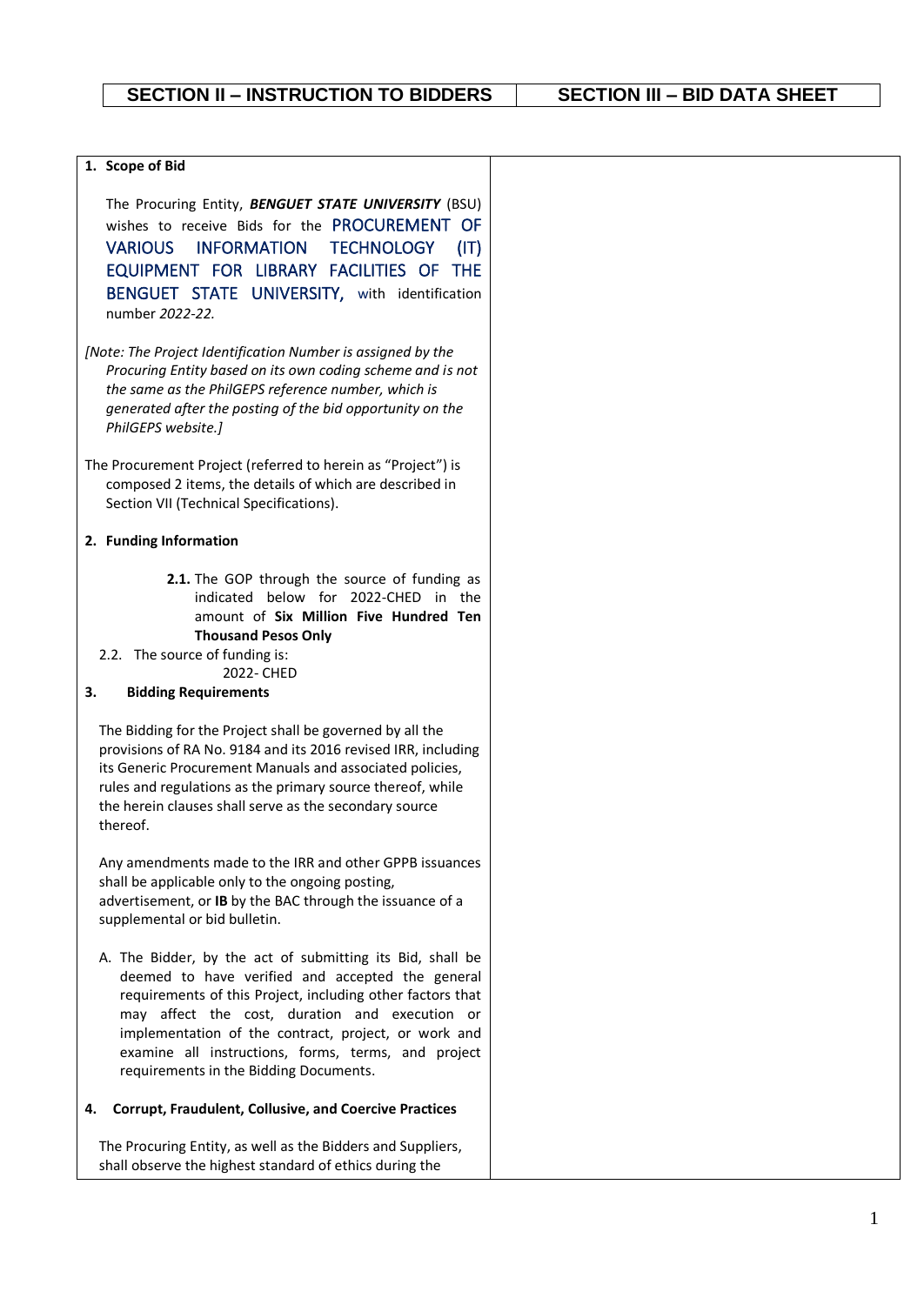procurement and execution of the contract. They or through an agent shall not engage in corrupt, fraudulent, collusive, coercive, and obstructive practices defined under Annex "I" of the 2016 revised IRR of RA No. 9184 or other integrity violations in competing for the Project.

## **5. Eligible Bidders**

5.1. Only Bids of Bidders found to be legally, technically, and financially capable will be evaluated.

## 5.2. *[Select one, delete other/s]*

- a. Foreign ownership exceeding those allowed under the rules may participate pursuant to:
- i. When a Treaty or International or Executive Agreement as provided in Section 4 of the RA No. 9184 and its 2016 revised IRR allow foreign bidders to participate;
- ii. Citizens, corporations, or associations of a country, included in the list issued by the GPPB, the laws or regulations of which grant reciprocal rights or privileges to citizens, corporations, or associations of the Philippines;
- iii. When the Goods sought to be procured are not available from local suppliers; or
- iv. When there is a need to prevent situations that defeat competition or restrain trade.
- b. Foreign ownership limited to those allowed under the rules may participate in this Project.
- 5.3. Pursuant to Section 23.4.1.3 of the 2016 revised IRR of RA No.9184, the Bidder shall have an SLCC that is at least one (1) contract similar to the Project the value of which, adjusted to current prices using the PSA's CPI, must be at least equivalent to:

*[Select one, delete the other/s]*

- a. For the procurement of Expendable Supplies: The Bidder must have completed a single contract that is similar to this Project, equivalent to at least twenty-five percent (25%) of the ABC.
- 5.4. The Bidders shall comply with the eligibility criteria under Section 23.4.1 of the 2016 IRR of RA No. 9184.

## **6. Origin of Goods**

- 5.3. For this purpose, contracts similar to the Project shall be:
- a. *Supply, Delivery of Various IT Equipment and Supplies*
- *b. Completed within five (5) years from the submission of bids.*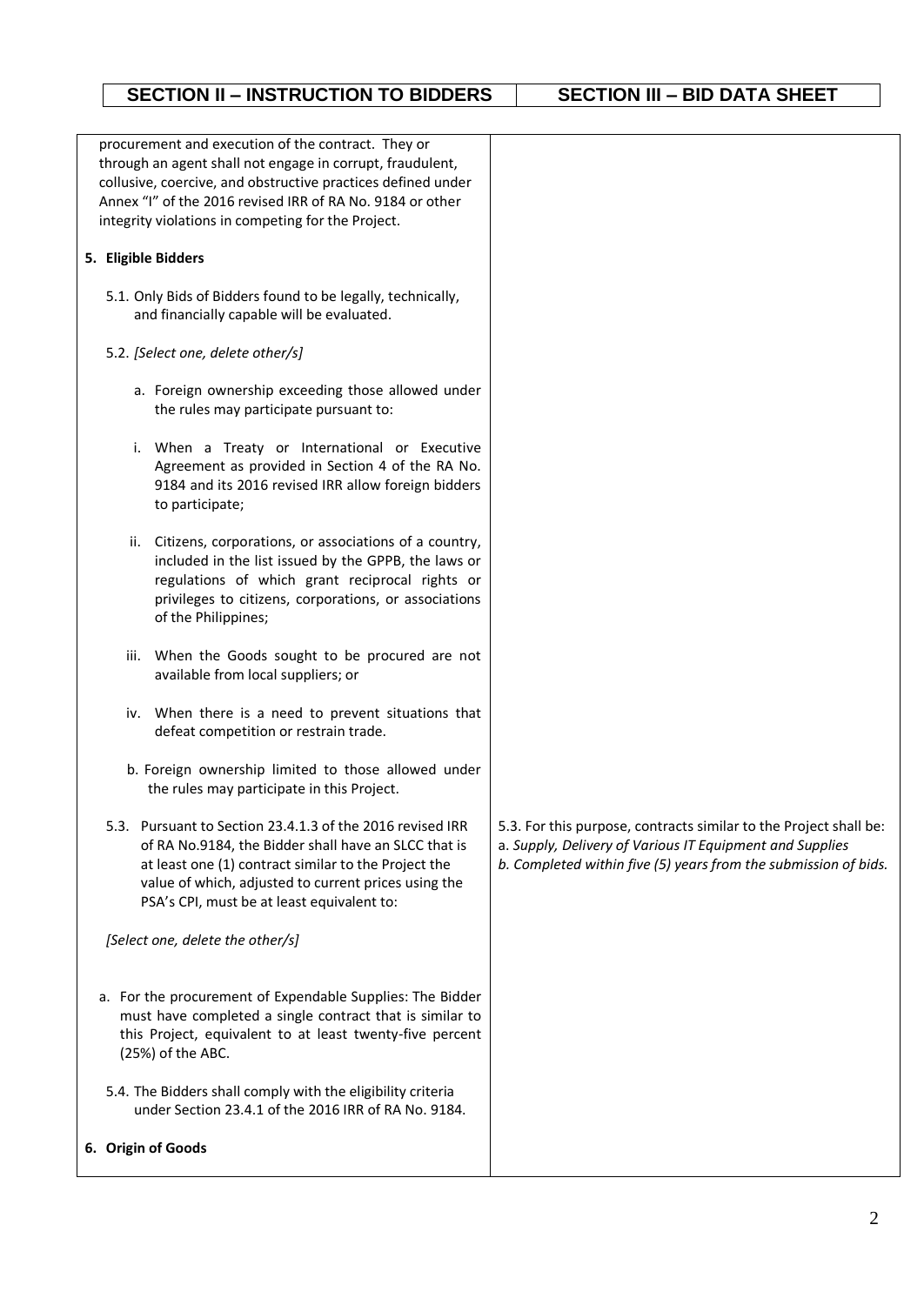| There is no restriction on the origin of goods other than<br>those prohibited by a decision of the UN Security Council<br>taken under Chapter VII of the Charter of the UN, subject<br>to Domestic Preference requirements under ITB Clause 18.                                                                                                                                                                                                                                                                                                      |                                                                                                                                                                                                                                     |
|------------------------------------------------------------------------------------------------------------------------------------------------------------------------------------------------------------------------------------------------------------------------------------------------------------------------------------------------------------------------------------------------------------------------------------------------------------------------------------------------------------------------------------------------------|-------------------------------------------------------------------------------------------------------------------------------------------------------------------------------------------------------------------------------------|
| 7. Subcontracts                                                                                                                                                                                                                                                                                                                                                                                                                                                                                                                                      |                                                                                                                                                                                                                                     |
| 7.1. The Bidder may subcontract portions of the Project to<br>the extent allowed by the Procuring Entity as stated<br>herein, but in no case more than twenty percent (20%)<br>of the Project.                                                                                                                                                                                                                                                                                                                                                       | 7.1 Subcontracting is not allowed.                                                                                                                                                                                                  |
| The Procuring Entity has prescribed that:                                                                                                                                                                                                                                                                                                                                                                                                                                                                                                            |                                                                                                                                                                                                                                     |
| a. Subcontracting is allowed. The portions of Project and<br>the maximum percentage allowed to be subcontracted are<br>indicated in the BDS, which shall not exceed twenty percent<br>(20%) of the contracted Goods.                                                                                                                                                                                                                                                                                                                                 |                                                                                                                                                                                                                                     |
| b. Subcontracting is not allowed.                                                                                                                                                                                                                                                                                                                                                                                                                                                                                                                    |                                                                                                                                                                                                                                     |
| 7.2. [If Procuring Entity has determined that subcontracting<br>is allowed during the bidding, state:] The Bidder must<br>submit together with its Bid the documentary<br>requirements of the subcontractor(s) complying with<br>the eligibility criteria stated in ITB Clause 5 in<br>accordance with Section 23.4 of the 2016 revised IRR of<br>RA No. 9184 pursuant to Section 23.1 thereof.                                                                                                                                                      |                                                                                                                                                                                                                                     |
| [If subcontracting is allowed during the contract<br>7.3.<br>implementation stage, state:] The Supplier may identify<br>its subcontractor during the contract implementation<br>stage. Subcontractors identified during the bidding may<br>be changed during the implementation of this Contract.<br>Subcontractors must<br>submit<br>the<br>documentary<br>requirements under Section 23.1 of the 2016 revised IRR<br>of RA No. 9184 and comply with the eligibility criteria<br>specified in ITB Clause 5 to the implementing or end-user<br>unit. |                                                                                                                                                                                                                                     |
| 7.4. Subcontracting of any portion of the Project does not<br>relieve the Supplier of any liability or obligation under<br>the Contract. The Supplier will be responsible for the<br>acts, defaults, and negligence of any subcontractor, its<br>agents, servants, or workmen as fully as if these were<br>the Supplier's own acts, defaults, or negligence, or<br>those of its agents, servants, or workmen.                                                                                                                                        |                                                                                                                                                                                                                                     |
| 8. Pre-Bid Conference                                                                                                                                                                                                                                                                                                                                                                                                                                                                                                                                | 8. The Procuring Entity will hold a pre-bid conference for this                                                                                                                                                                     |
| The Procuring Entity will hold a pre-bid conference for this<br>Project on the specified date and time and either at its<br>physical address and/or through<br>videoconferencing/webcasting as indicated in the<br>Invitation to Bid (IB).                                                                                                                                                                                                                                                                                                           | Project on March 17, 2022 at 2:00 PM (PST) at the BSU RDC<br>Hall 2 <sup>nd</sup> floor Admin Bldg. Km 5 La Trinidad, Benguet; and<br>through video conferencing via google meet with the link: to<br>be sent to your email address |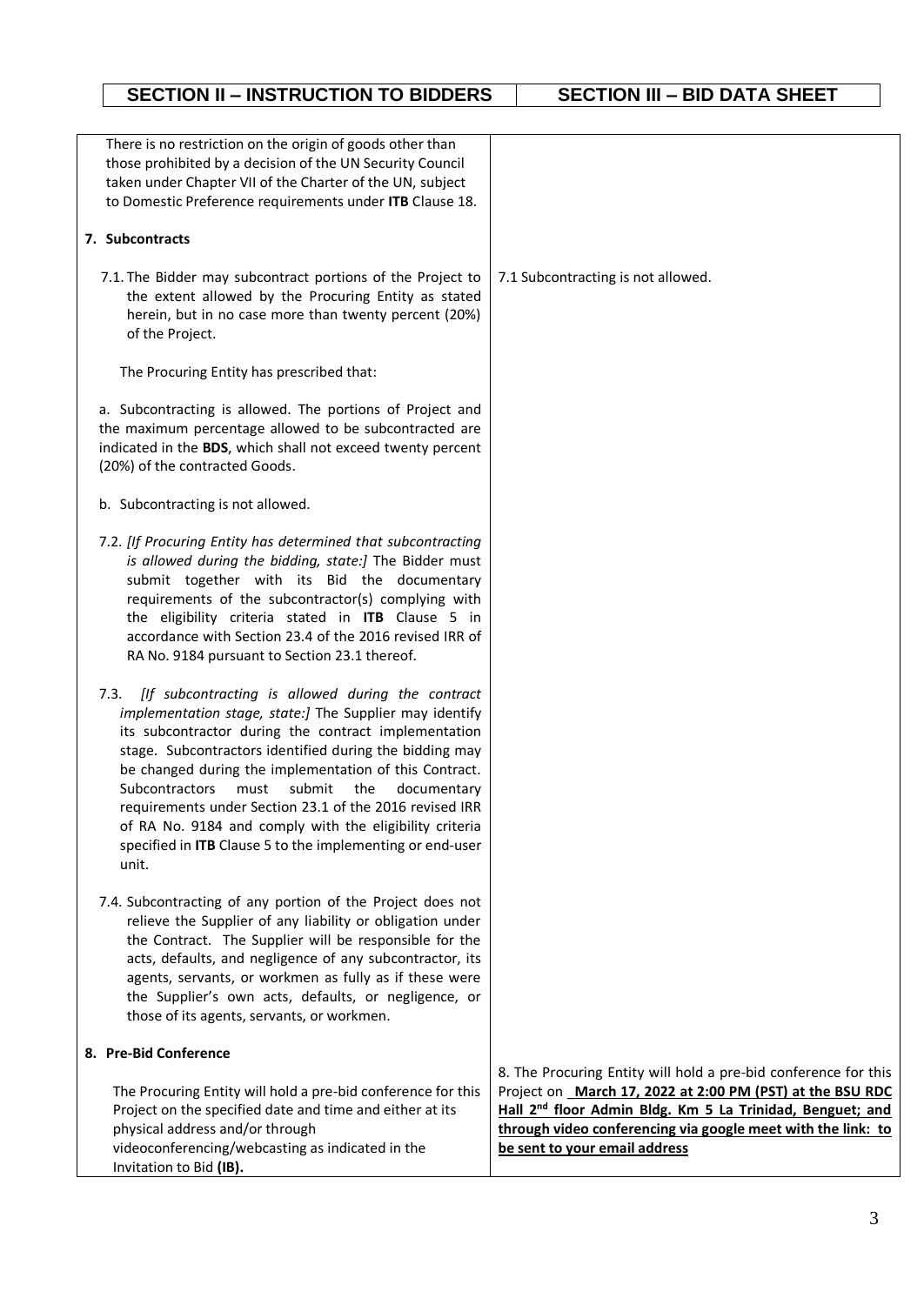#### **9. Clarification and Amendment of Bidding Documents**

Prospective bidders may request for clarification on and/or interpretation of any part of the Bidding Documents. Such requests must be in writing and received by the Procuring Entity, either at its given address or through electronic mail indicated in the **IB**, at least ten (10) calendar days before the deadline set for the submission and receipt of Bids.

#### **10. Documents comprising the Bid: Eligibility and Technical Components**

- 10.1. The first envelope shall contain the eligibility and technical documents of the Bid as specified in **Section VIII (Checklist of Technical and Financial Documents)**.
- 10.2. The Bidder's SLCC as indicated in **ITB** Clause 5.3 should have been completed within *five (5) years as provided in paragraph 2 of the IB]* prior to the deadline for the submission and receipt of bids.
- 10.3. If the eligibility requirements or statements, the bids, and all other documents for submission to the BAC are in foreign language other than English, it must be accompanied by a translation in English, which shall be authenticated by the appropriate Philippine foreign service establishment, post, or the equivalent office having jurisdiction over the foreign bidder's affairs in the Philippines. Similar to the required authentication above, for Contracting Parties to the Apostille Convention, only the translated documents shall be authenticated through an apostille pursuant to GPPB Resolution No. 13-2019 dated 23 May 2019. The English translation shall govern, for purposes of interpretation of the bid.

#### **11. Documents comprising the Bid: Financial Component**

- 11.1. The second bid envelope shall contain the financial documents for the Bid as specified in **Section VIII (Checklist of Technical and Financial Documents)**.
- 11.2. If the Bidder claims preference as a Domestic Bidder or Domestic Entity, a certification issued by DTI shall be provided by the Bidder in accordance with Section 43.1.3 of the 2016 revised IRR of RA No. 9184.
- 11.3. Any bid exceeding the ABC indicated in paragraph 2 of the **IB** shall not be accepted.
- 11.4. For Foreign-funded Procurement, a ceiling may be applied to bid prices provided the conditions are met under Section 31.2 of the 2016 revised IRR of RA No. and approved by the BIR

4

## **11. The contents of the First Envelope (Envelope A) are the Eligibility Documents which includes the following:**

**A. Legal Documents**

1. Valid PhilGEPS Registration Certificate – Platinum Membership (all pages) kindly attached updated permits/ licenses; or

2. Registration certificate from SEC, DTI or CDA, and

3. Mayor's or Business permit issued by the city or municipality where the principal place of business of the prospective bidder is located, or the equivalent document for Exclusive Economic Zones or Areas;

4. Tax Clearance per E.O No. 398, s. 2005, as finally reviewed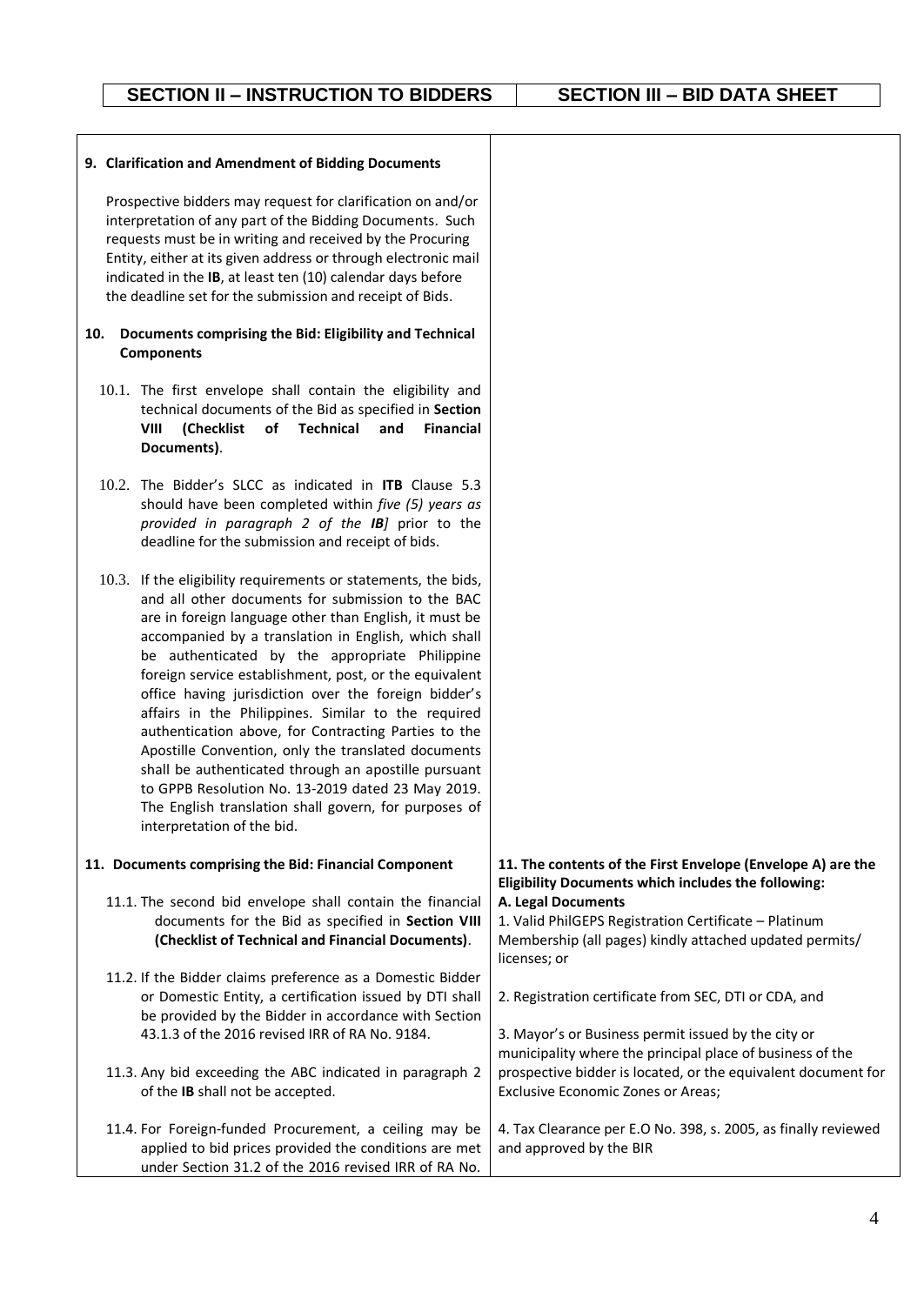| 9184.                                                                                                                                                                    | <b>B. Technical Documents</b><br>5. Statement of the prospective bidder of all ongoing                                                                                                  |
|--------------------------------------------------------------------------------------------------------------------------------------------------------------------------|-----------------------------------------------------------------------------------------------------------------------------------------------------------------------------------------|
| 11.5. Financial<br>proposals for single or<br>multi-year<br>Framework Agreement shall be submitted before the<br>deadline of submission of bids as prescribed in the IB. | government and private contracts, including contracts<br>awarded but not yet awarded, if any, whether similar or not<br>similar in nature and complexity to the contract to be bid; and |
| For multi-year Framework Agreement, evaluation of<br>the financial proposal during this stage is for purposes                                                            | 6. Statement of the bidder's Single Largest Completed                                                                                                                                   |
| of determining eligibility and whether or not such<br>financial proposal is within the ABC.                                                                              | Contract (SLCC) similar to the contract to be bid, except under<br>conditions provided for in Sections 23.4.1.3 and 23.4.2.4 of                                                         |
| 12. Bid Prices                                                                                                                                                           | the 2016 revised IRR of RA 9184, within the relevant period as<br>provided; and                                                                                                         |
| 12.1. Prices indicated on the Price Schedule shall be entered<br>separately in the following manner:                                                                     | 7. Original copy of Bid Security<br>7.1. If in the form of a Surety Bond, submit also a certification<br>issued by the Insurance Commission; or                                         |
| a. For Goods offered from within the Procuring Entity's<br>country:                                                                                                      | 7.2. Original copy of Notarized Bid Securing Declaration; and<br>8. Conformity with the Technical Specifications; and                                                                   |
| The price of the Goods quoted EXW (ex-works, ex-<br>i.<br>factory, ex-warehouse, ex-showroom, or off-the-                                                                | 9. Schedule of Requirements, with delivery schedule; and                                                                                                                                |
| shelf, as applicable);                                                                                                                                                   | 10. Manpower Requirements; and                                                                                                                                                          |
| The cost of all customs duties and sales and other<br>ii.<br>taxes already paid or payable;                                                                              | 11. Aftersales warranty; and                                                                                                                                                            |
|                                                                                                                                                                          | 12. Original duly signed Omnibus Sworn Statement (OSS); and                                                                                                                             |
| iii. The cost of transportation, insurance, and other costs<br>incidental to delivery of the Goods to their final                                                        | 13. If applicable, Original notarized Secretary's Certificate in                                                                                                                        |
| destination; and                                                                                                                                                         | case of a corporation, partnership, or cooperative; or Original<br>Special Power of Attorney of all members of the joint venture                                                        |
| iv. The price of other (incidental) services, if any, listed in e.                                                                                                       | giving full power and authority to tis officer to sign the OSS<br>and do acts to represent the Bidder.                                                                                  |
| For Goods offered from abroad:<br>b.                                                                                                                                     |                                                                                                                                                                                         |
|                                                                                                                                                                          | <b>C. Financial Documents</b>                                                                                                                                                           |
| i. Unless otherwise stated in the BDS, the price of the<br>Goods shall be quoted delivered duty paid (DDP) with                                                          | 14. Audited Financial Statements stamped received by the BIR<br>or its duly accredited and authorized institutions for the                                                              |
| the place of destination in the Philippines as specified in<br>the BDS. In quoting the price, the Bidder shall be free to                                                | preceding year which should not be earlier than two (2) years<br>from the date of bid submission; and Latest Income and                                                                 |
| use transportation through carriers registered in any                                                                                                                    | Business Tax Returns; and                                                                                                                                                               |
| Similarly, the Bidder may obtain<br>eligible country.                                                                                                                    | 15. Latest Business and Income Tax Returns filed and paid                                                                                                                               |
| insurance services from any eligible source country.                                                                                                                     | through the BIR Electronic Filing and Payment System (eFPS);<br>and                                                                                                                     |
| ii. The price of other (incidental) services, if any, as listed<br>in Section VII (Technical Specifications).                                                            | 16. Computation of Net Financial Contracting Capacity (NFCC);<br>or Committed Line of Credit from a Universal or Commercial<br>Bank in lieu of its NFCC computation                     |
| 12.2. [Include if Framework Agreement will be used:] For                                                                                                                 |                                                                                                                                                                                         |
| Framework Agreement, the following should also                                                                                                                           | 17. If applicable, a duly signed Joint Venture Agreement                                                                                                                                |
| apply in addition to Clause 12.1:                                                                                                                                        | (JVA) in case the joint venture is already in existence, or duly                                                                                                                        |
|                                                                                                                                                                          | notarized statements from all the potential joint venture                                                                                                                               |
| a. For a single year Framework Agreement, the prices<br>quoted by the Bidder shall be fixed during the Bidder's                                                          | partners stating that they will enter into and abide by the<br>provisions of the JVA in the instance that the bid is successful                                                         |
| performance of the contract and not subject to                                                                                                                           |                                                                                                                                                                                         |
| variation or escalation on any account. Price schedules<br>required under Clause 12.1 shall be submitted with the                                                        | 11.1. Financial Component Envelope (Envelope B)<br>1. Original of duly signed and accomplished Financial Bid                                                                            |
| bidding documents.                                                                                                                                                       | Form; and                                                                                                                                                                               |
|                                                                                                                                                                          | 2. Original of duly signed and accomplished Price Schedule (s);                                                                                                                         |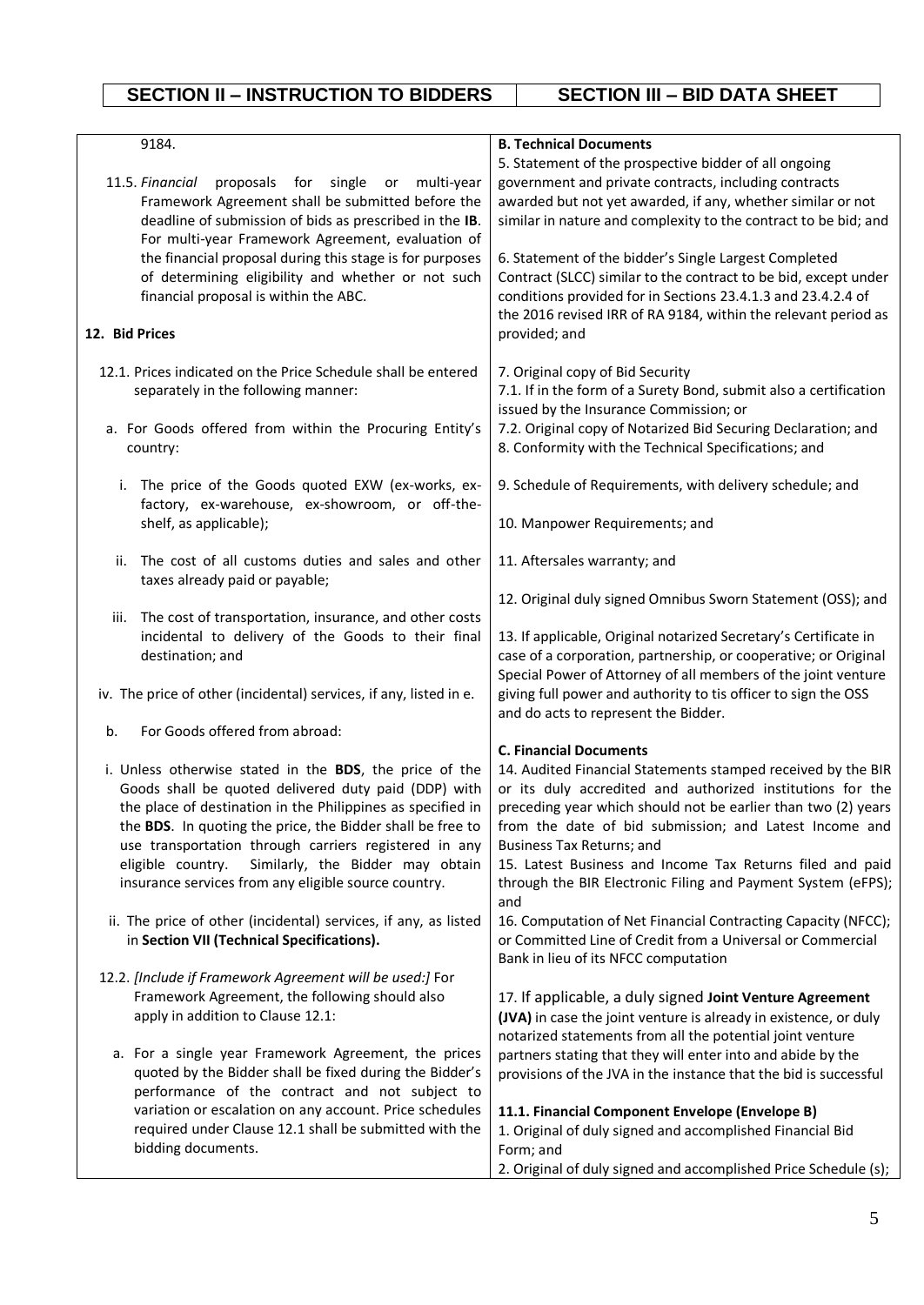| b. For a multi-year Framework Agreement, the prices<br>quoted by the Bidder during submission of eligibility<br>documents shall be the ceiling and the price quoted<br>during mini-competition must not exceed the initial<br>price offer. The price quoted during call for mini-<br>competition shall be fixed during the Bidder's<br>performance of that Call-off and not subject to<br>variation or escalation on any account. Price schedules<br>required under Clause 12.1 shall be submitted with the<br>bidding documents.                                                                                                    | and<br>3. Detailed Descriptions/ Brochures of the items; and<br>4. Other supporting documents (e.g. accreditations, exclusive<br>distributorship and others)<br>*** All documents submitted by the bidder must have<br>label/tabbings<br>***Incomplete required documents and expired licenses/<br>permit shall be a ground for disqualification.            |
|--------------------------------------------------------------------------------------------------------------------------------------------------------------------------------------------------------------------------------------------------------------------------------------------------------------------------------------------------------------------------------------------------------------------------------------------------------------------------------------------------------------------------------------------------------------------------------------------------------------------------------------|--------------------------------------------------------------------------------------------------------------------------------------------------------------------------------------------------------------------------------------------------------------------------------------------------------------------------------------------------------------|
| 13. Bid and Payment Currencies<br>13.1. For Goods that the Bidder will supply from outside<br>the Philippines, the bid prices may be quoted in the<br>local currency or tradeable currency accepted by the<br>BSP at the discretion of the Bidder. However, for<br>purposes of bid evaluation, Bids denominated in<br>foreign currencies, shall be converted to Philippine<br>currency based on the exchange rate as published in<br>the BSP reference rate bulletin on the day of the bid<br>opening.<br>13.2. Payment of the contract price shall be made in:                                                                      | 12. The price of the Goods shall be quoted DDP at Benguet<br>State University, Km. 5, La Trinidad, Benguet or the applicable<br>International Commercial Terms (INCOTERMS) for this project.                                                                                                                                                                 |
|                                                                                                                                                                                                                                                                                                                                                                                                                                                                                                                                                                                                                                      |                                                                                                                                                                                                                                                                                                                                                              |
| a. Philippine Pesos                                                                                                                                                                                                                                                                                                                                                                                                                                                                                                                                                                                                                  |                                                                                                                                                                                                                                                                                                                                                              |
| 14.<br><b>Bid Security</b>                                                                                                                                                                                                                                                                                                                                                                                                                                                                                                                                                                                                           |                                                                                                                                                                                                                                                                                                                                                              |
| 14.1. The Bidder shall submit a Bid Securing Declaration <sup>1</sup><br>or any form of Bid Security in the amount indicated<br>in the BDS, which shall be not less than the<br>percentage of the ABC in accordance with the<br>schedule in the BDS.<br>14.2. The Bid and bid security shall be valid until<br><i>[indicate date]</i> . Any Bid not accompanied by an<br>acceptable bid security shall be rejected by the<br>Procuring Entity as non-responsive.                                                                                                                                                                     | 14.1. Bid Security - shall be in any of the following forms and<br>amount:<br>a. Bid Securing Declaration; or<br>b. The amount of not less than 2% of ABC, if bid security is<br>in cash, cashier's / Manager's check, bank<br>draft/guarantee or irrevocable of credit; or<br>c. The amount of not less than 5% if bid security is in Surety<br><b>Bond</b> |
| 14.3. [Include if Framework Agreement will be used:] In<br>the case of Framework Agreement, other than the<br>grounds for forfeiture under the 2016 revised IRR,<br>the bid security may also be forfeited if the<br>successful bidder fails to sign the Framework<br>Agreement, or fails to furnish the performance<br>security or performance securing declaration.<br>Without prejudice on its forfeiture, bid securities<br>shall be returned only after the posting of<br>performance security or performance securing<br>declaration, as the case may be, by the winning<br>Bidder or compliant Bidders and the signing of the |                                                                                                                                                                                                                                                                                                                                                              |

<sup>&</sup>lt;sup>1</sup> In the case of Framework Agreement, the undertaking shall refer to entering into contract with the Procuring Entity and furnishing of the performance security or the performance securing declaration within ten (10) calendar days from receipt of Notice to Execute Framework Agreement.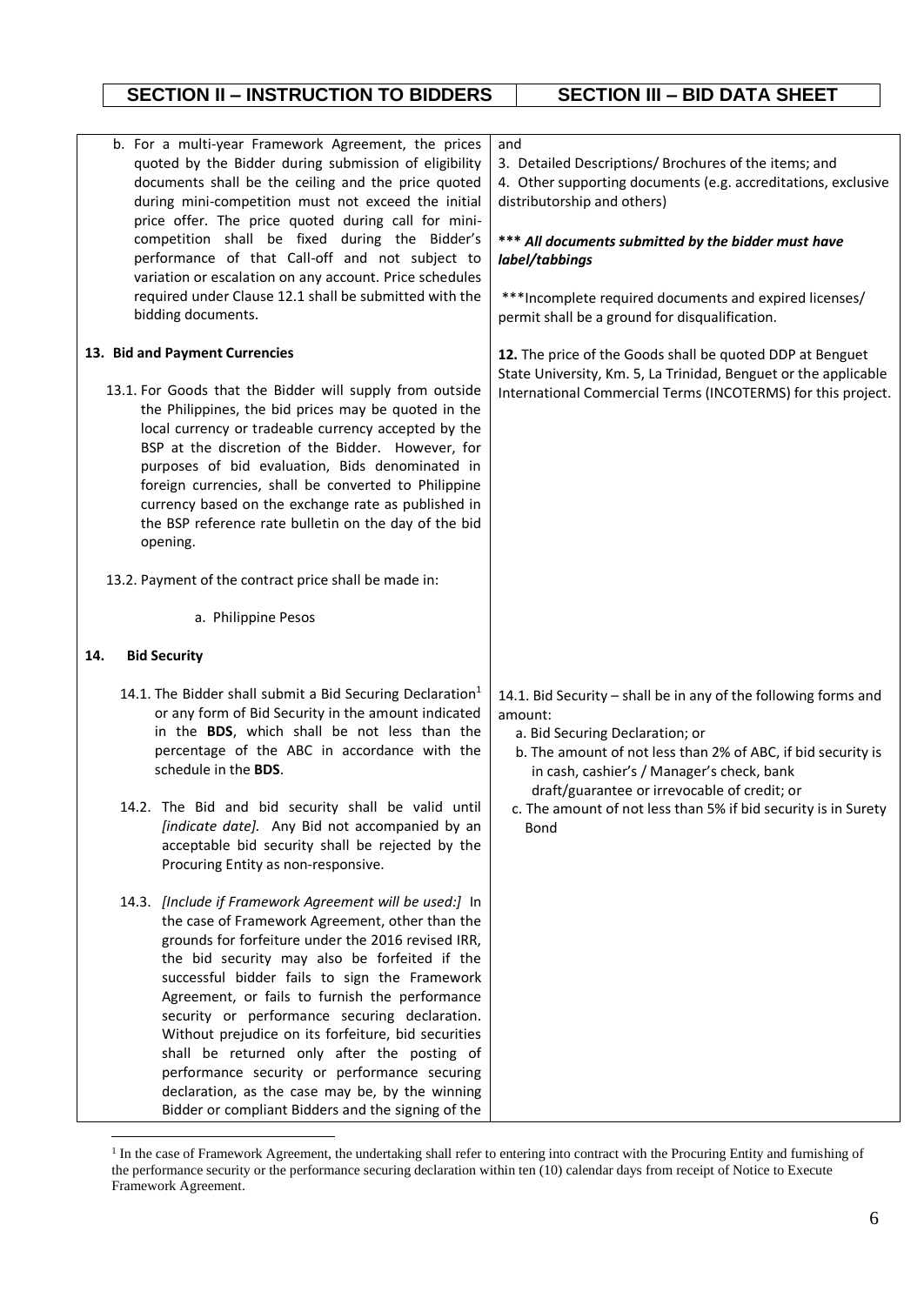| 15. Each Bidder shall submit one (1) original copy of their bid<br>proposal and one (1) certified photocopy, marked as<br>"original", and "copy 1", respectively.<br>Each Bidder shall submit one copy of the first and<br>*** In preparing the bid, the original copy and copy 1 of bid<br>shall be signed by the bidder or its duly authorized<br>The Procuring Entity may request additional hard<br>copies and/or electronic copies of the Bid. However,<br>representative over printed name and indicating the position<br>failure of the Bidders to comply with the said request<br>in the company.<br>If the Procuring Entity allows the submission of bids<br>through online submission or any other electronic<br>means, the Bidder shall submit an electronic copy of<br>its Bid, which must be digitally signed. An electronic<br>copy that cannot be opened or is corrupted shall be<br>considered non-responsive and, thus, automatically |
|--------------------------------------------------------------------------------------------------------------------------------------------------------------------------------------------------------------------------------------------------------------------------------------------------------------------------------------------------------------------------------------------------------------------------------------------------------------------------------------------------------------------------------------------------------------------------------------------------------------------------------------------------------------------------------------------------------------------------------------------------------------------------------------------------------------------------------------------------------------------------------------------------------------------------------------------------------|
|                                                                                                                                                                                                                                                                                                                                                                                                                                                                                                                                                                                                                                                                                                                                                                                                                                                                                                                                                        |
| 16.1. The Bidders shall submit on the specified date and<br>time and either at its physical address or through<br>online submission as indicated in Invitation to Bid.<br>16.2. [Include if Framework Agreement will be used:] For<br>multi-year Framework Agreement, the submission<br>of bids shall be for the initial evaluation of their<br>technical and financial eligibility. Thereafter, those<br>declared eligible during the said initial eligibility<br>evaluation and entered into a Framework<br>Agreement with the Procuring Entity shall submit<br>anew their best financial offer at the address and<br>on or before the date and time indicated in the Call                                                                                                                                                                                                                                                                           |
|                                                                                                                                                                                                                                                                                                                                                                                                                                                                                                                                                                                                                                                                                                                                                                                                                                                                                                                                                        |
| 17.1. The BAC shall open the Bids in public at the time,<br>17.1. Opening of bids for this Project is on March 29, 2022<br>at 2:01 PM (PST) at the BSU RDC Hall 2 <sup>nd</sup> floor Admin Bldg.<br>on the date, and at the place specified in the<br>Invitation to Bid (IB). The Bidders' representatives<br>BSU, La Trinidad, Benguet; and through video conferencing<br>who are present shall sign a register evidencing<br>via google meet.<br>In case videoconferencing,<br>webcasting or other similar technologies will be<br>used, attendance of participants shall likewise be<br>In case the Bids cannot be opened as scheduled<br>due to justifiable reasons, the rescheduling<br>requirements under Section 29 of the 2016 revised                                                                                                                                                                                                        |
|                                                                                                                                                                                                                                                                                                                                                                                                                                                                                                                                                                                                                                                                                                                                                                                                                                                                                                                                                        |

17.2. The preliminary examination of bids shall be governed by Section 30 of the 2016 revised IRR of RA No. 9184.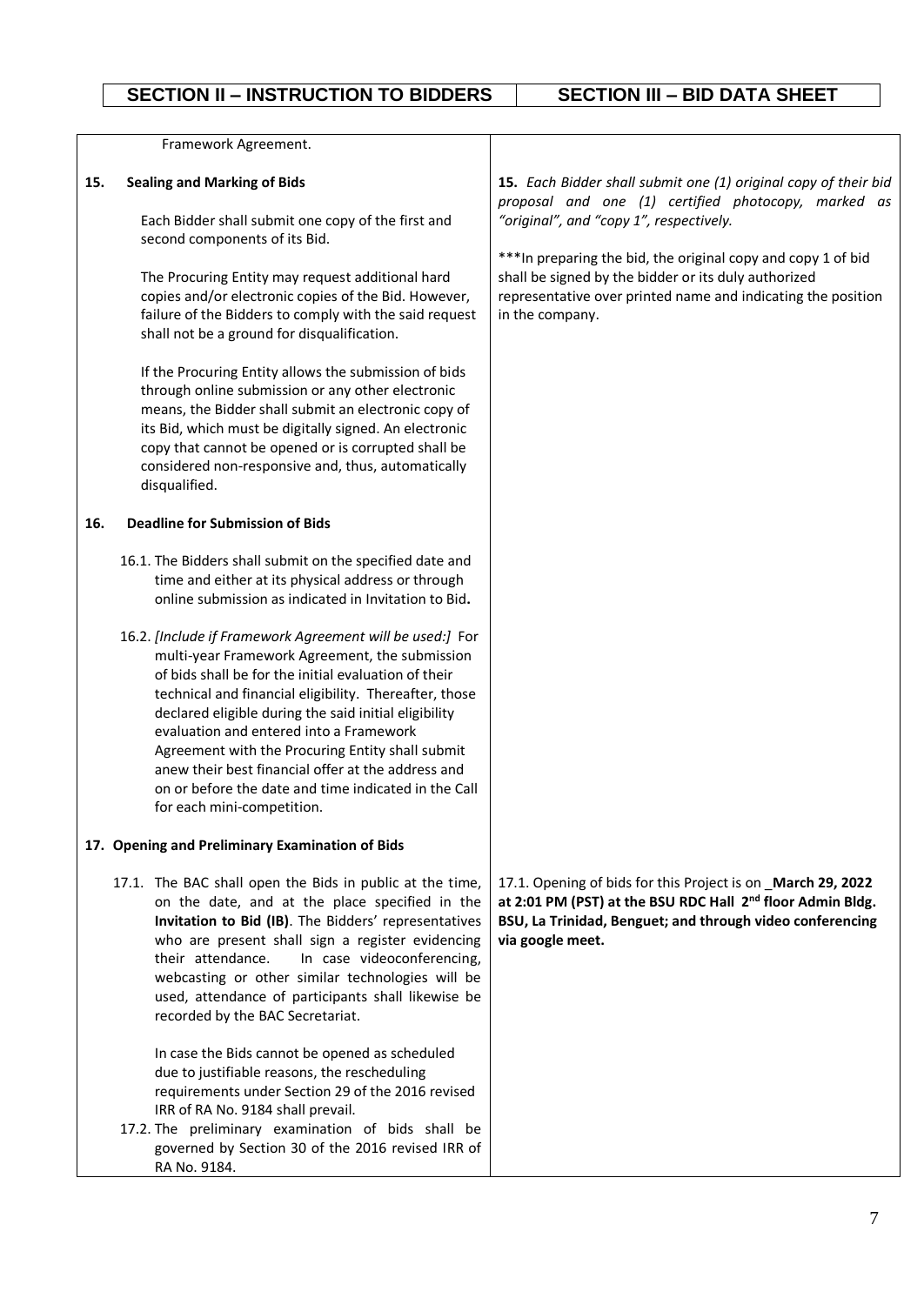#### **18. Domestic Preference**

- 18.1. The Procuring Entity will grant a margin of preference for the purpose of comparison of Bids in accordance with Section 43.1.2 of the 2016 revised IRR of RA No. 9184.
- 18.2. *[Include if Framework Agreement will be used:]*  For multi-year Framework Agreement, determination of margin of preference shall be conducted every call for Mini-Competition.

#### **19. Detailed Evaluation and Comparison of Bids**

19.1. The Procuring BAC shall immediately conduct a detailed evaluation of all Bids rated "*passed*," using non-discretionary pass/fail criteria. The BAC shall consider the conditions in the evaluation of Bids under Section 32.2 of the 2016 revised IRR of RA No. 9184.

#### *[Include the following options if Framework Agreement will be used:]*

- a. In the case of single-year Framework Agreement, the Lowest Calculated Bid shall be determined outright after the detailed evaluation;
- b. For multi-year Framework Agreement, the determination of the eligibility and the compliance of bidders with the technical and financial aspects of the projects shall be initially made by the BAC, in accordance with Item 7.4.2 of the Guidelines on the Use of Framework Agreement.
- 19.2. If the Project allows partial bids, bidders may submit a proposal on any of the lots or items, and evaluation will be undertaken on a per lot or item basis, as the case maybe. In this case, the Bid Security as required by **ITB** Clause 15 shall be submitted for each lot or item separately.
- 19.3. The descriptions of the lots or items shall be indicated in **Section VII (Technical Specifications)**, although the ABCs of these lots or items are indicated in the **BDS** for purposes of the NFCC computation pursuant to Section 23.4.2.6 of the 2016 revised IRR of RA No. 9184. The NFCC must be sufficient for the total of the ABCs for all the lots or items participated in by the prospective Bidder.
- 19.4. The Project shall be awarded as follows:

Option 1 – One Project having several items that shall be awarded as one contract.

### *19.3. List of Items to be bid:* Kindly refer to the list provided and Section VII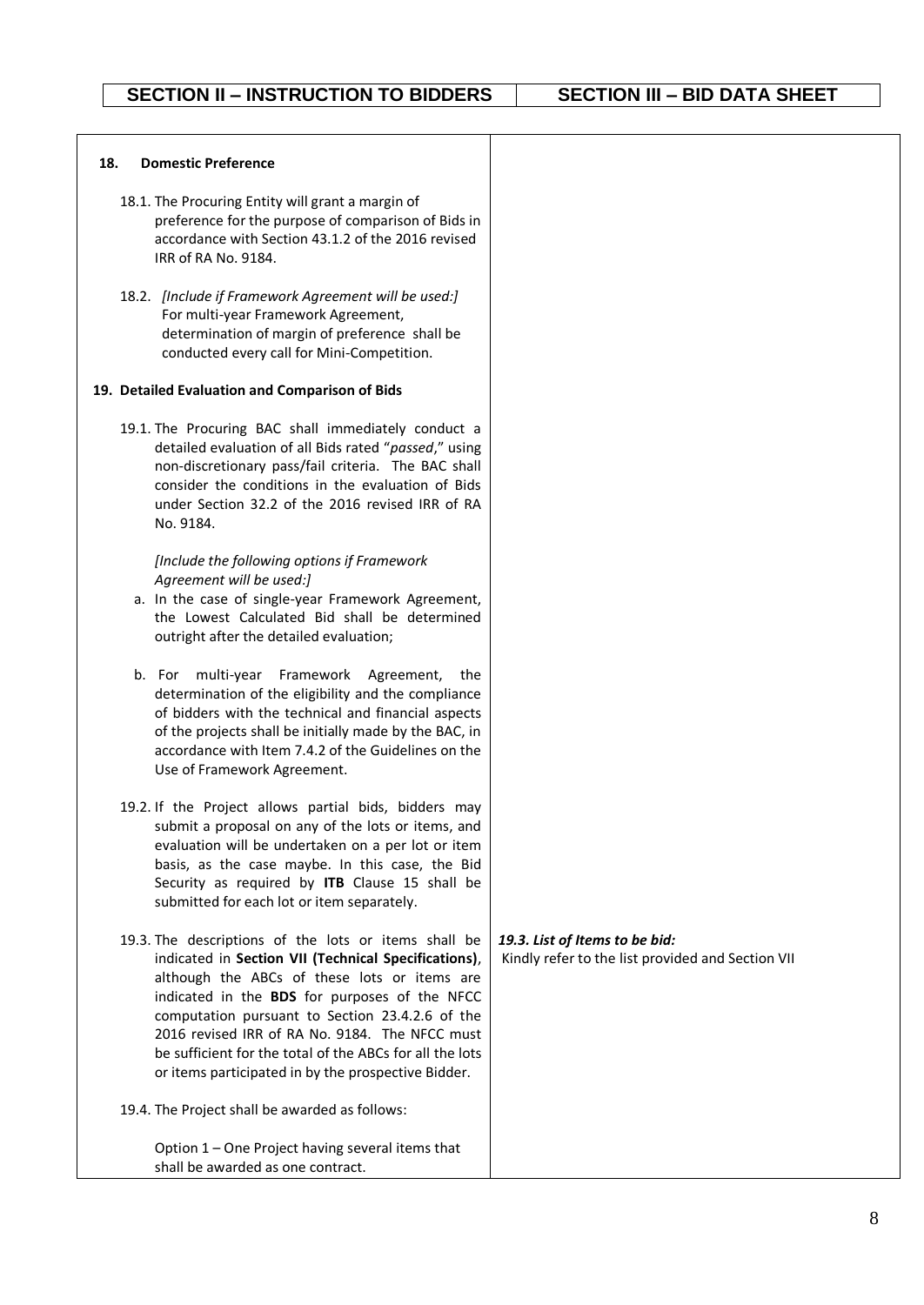Option 2 – One Project having several items grouped into several lots, which shall be awarded as separate contracts per lot.

**Option 3 - One Project having several items, which shall be awarded as separate contracts per item.**

Except for bidders submitting a committed Line of Credit from a Universal or Commercial Bank in lieu of its NFCC computation, all Bids must include the NFCC computation pursuant to Section 23.4.1.4 of the 2016 revised IRR of RA No. 9184, which must be sufficient for the total of the ABCs for all the lots or items participated in by the prospective Bidder. For bidders submitting the committed Line of Credit, it must be at least equal to ten percent (10%) of the ABCs for all the lots or items participated in by the prospective Bidder.

### **20. Post-Qualification**

20.1. *[Include if Framework Agreement will be used:]* For multi-year Framework Agreement, all bidders initially determined to be eligible and financially compliant shall be subject to initial post-qualification. The BAC shall then recommend the execution of a Framework Agreement among all eligible, technically and financially compliant bidders and the Procuring Entity and shall be issued by HoPE a Notice to Execute Framework Agreement. The determination of the Lowest Calculated Bid (LCB) shall not be performed by the BAC until a Mini-Competition is conducted among the bidders who executed a Framework Agreement. When a Call for Mini-Competition is made, the BAC shall allow the bidders to submit their best financial proposals on such pre-scheduled date, time and place to determine the bidder with the LCB.

20.2. Within a non-extendible period of five (5) calendar days from receipt by the Bidder of the notice from the BAC that it submitted the Lowest Calculated Bid, {*[Include if Framework Agreement will be used:]* or in the case of multi-year Framework Agreement, that it is one of the eligible bidders who have submitted bids that are found to be technically and financially compliant,}the Bidder shall submit its latest income and business tax returns filed and paid through the BIR Electronic Filing and Payment System (eFPS) and other appropriate licenses and permits required by law and stated in the **BDS**. {*[Include if Framework Agreement will be used:]* For every mini-competition in Framework Agreement, the LCB shall likewise submit the required documents for final Post Qualification.}

20.2. None